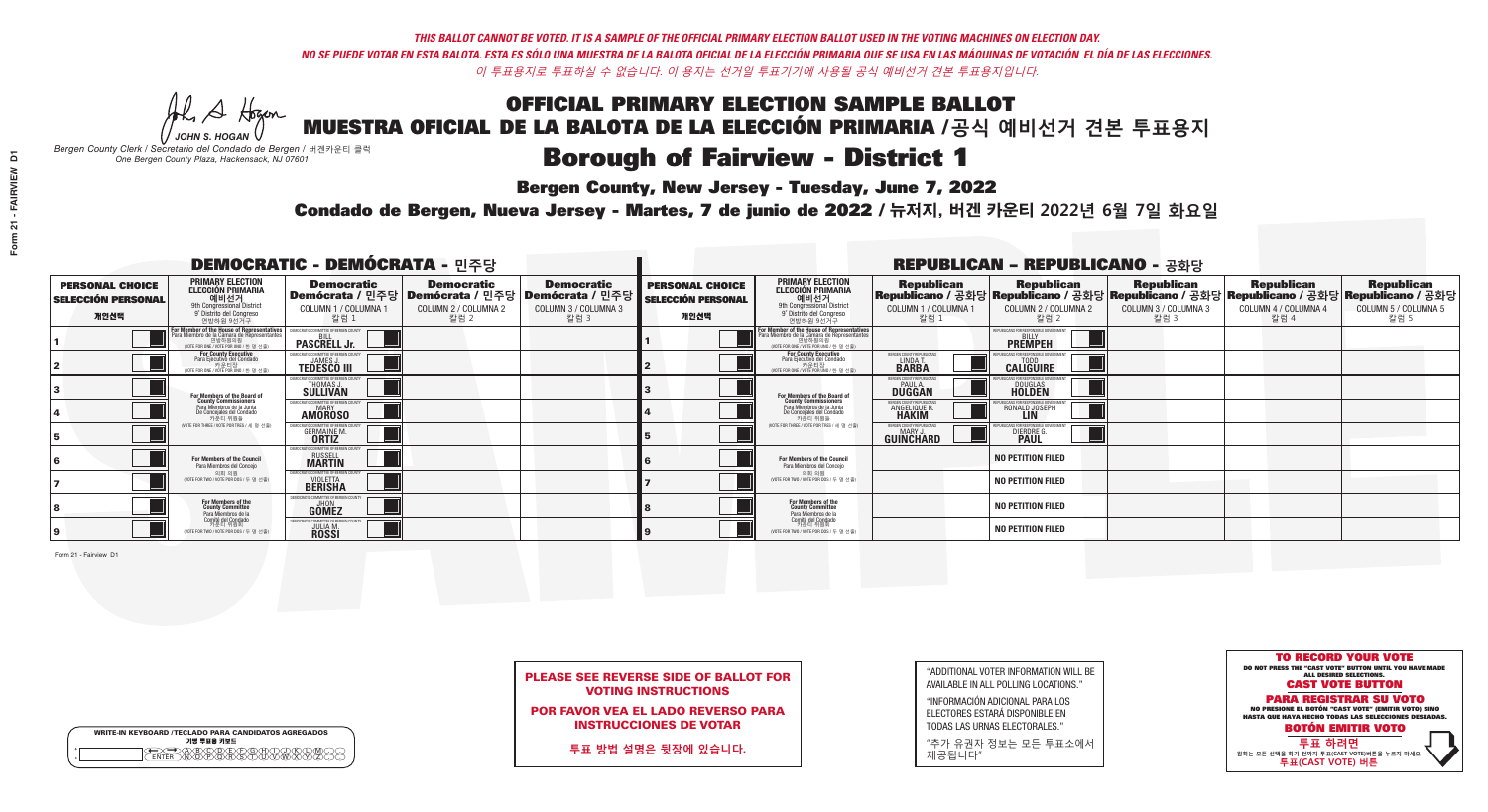A Hogen *JOHN S. HOGAN*

|              | <b>WRITE-IN KEYBOARD /TECLADO PARA CANDIDATOS AGREGADOS</b><br>기명 투표용 키보드 |
|--------------|---------------------------------------------------------------------------|
| 0<br>$\circ$ | >@®©®®®®®<br>}M@®@®\${T{IM                                                |

# **Borough of Fairview - District 2**

**Bergen County, New Jersey - Tuesday, June 7, 2022** 

*Bergen County Clerk / Secretario del Condado de Bergen /* 버겐카운티 클럭 *One Bergen County Plaza, Hackensack, NJ 07601*



PLEASE SEE REVERSE SIDE OF BALLOT FOR VOTING INSTRUCTIONS

POR FAVOR VEA EL LADO REVERSO PARA INSTRUCCIONES DE VOTAR

**투표 방법 설명은 뒷장에 있습니다.**

"ADDITIONAL VOTER INFORMATION WILL BE AVAILABLE IN ALL POLLING LOCATIONS."

"INFORMACIÓN ADICIONAL PARA LOS ELECTORES ESTARÁ DISPONIBLE EN TODAS LAS URNAS ELECTORALES."

"추가 유권자 정보는 모든 투표소에서 제공됩니다"

Condado de Bergen, Nueva Jersey - Martes, 7 de junio de 2022 / 뉴저지, 버겐 카운티 2022년 6월 7일 화요일 *One Bergen County Plaza, Hackensack, NJ 07601*

|                                                             |                                                                                                                                               | <b>DEMOCRATIC - DEMÓCRATA - 민주당</b>                                                                    |                                                   |                                                   |                                                             |                                                                                                                                                         |                                                                     | <b>REPUBLICAN - REPUBLICANO - 공화당</b>                                                                                                          |                                                   |                                                   |                                                   |
|-------------------------------------------------------------|-----------------------------------------------------------------------------------------------------------------------------------------------|--------------------------------------------------------------------------------------------------------|---------------------------------------------------|---------------------------------------------------|-------------------------------------------------------------|---------------------------------------------------------------------------------------------------------------------------------------------------------|---------------------------------------------------------------------|------------------------------------------------------------------------------------------------------------------------------------------------|---------------------------------------------------|---------------------------------------------------|---------------------------------------------------|
| <b>PERSONAL CHOICE</b><br><b>SELECCIÓN PERSONAL</b><br>개인선택 | <b>PRIMARY ELECTION</b><br><b>ELECCIÓN PRIMARIA</b><br>예비선거<br><sup>9th</sup> Congressional District<br>9° Distrito del Congreso<br>연방하원 9선거구 | <b>Democratic</b><br>│Demócrata / 민주당│Demócrata / 민주당│Demócrata / 민주당┃<br>COLUMN 1 / COLUMNA 1<br>칼럼 1 | <b>Democratic</b><br>COLUMN 2 / COLUMNA 2<br>칼럼 2 | <b>Democratic</b><br>COLUMN 3 / COLUMNA 3<br>칼럼 3 | <b>PERSONAL CHOICE</b><br><b>SELECCIÓN PERSONAL</b><br>개인선택 | <b>PRIMARY ELECTION</b><br>ELECCIÓN PRIMARIA<br>9th Congressional District<br>9° Distrito del Congreso<br>연방하원 9선거구                                     | <b>Republican</b><br>COLUMN 1 / COLUMNA 1<br>칼럼                     | <b>Republican</b><br>Republicano / 공화당 Republicano / 공화당 Republicano / 공화당 Republicano / 공화당 Republicano / 공화당<br>COLUMN 2 / COLUMNA 2<br>칼럼 2 | <b>Republican</b><br>COLUMN 3 / COLUMNA 3<br>칼럼 3 | <b>Republican</b><br>COLUMN 4 / COLUMNA 4<br>칼럼 4 | <b>Republican</b><br>COLUMN 5 / COLUMNA 5<br>칼럼 5 |
|                                                             | F <b>or Member of the House of Representatives</b><br>Para Miembro de la Cámara de Representantes                                             | <b>PASCRELL Jr.</b>                                                                                    |                                                   |                                                   |                                                             | For Member of the House of Representatives<br>Para Miembro de la Cámara de Representantes<br>연방하원의원<br>연방하원의원<br>(WOTE FOR ONE / VOTE POR UNO / 한 명 선출) |                                                                     | <b>PREMPEH</b>                                                                                                                                 |                                                   |                                                   |                                                   |
|                                                             | For County Executive<br>Para Ejecutivo del Condado<br>가운티장<br>(VOTE FOR ONE / VOTE POR UNO / 한 명 선출)                                          | <b>TEDESCO III</b>                                                                                     |                                                   |                                                   |                                                             | For County Executive<br>Para Ejecutivo del Condado<br>카운티장<br>(VOTE FOR ONE / VOTE POR UNO / 한 명 선출                                                     | ERGEN COUNTY REPUBLICA<br>LINDA T.<br><b>BARBA</b>                  | <b>CALIGUIRE</b>                                                                                                                               |                                                   |                                                   |                                                   |
|                                                             | <b>For Members of the Board of<br/>County Commissioners</b>                                                                                   | MOCRATIC COMMITTEE OF BERGEN COUNT<br>THOMAS J.                                                        |                                                   |                                                   |                                                             | For Members of the Board of<br>County Commissioners                                                                                                     | <b>ERGEN COUNTY REPUBLICAN</b><br><b>DUGGAN</b>                     | <b>DOUGLAS</b>                                                                                                                                 |                                                   |                                                   |                                                   |
|                                                             | Para Miembros de la Junta<br>De Concejales del Condado<br>카우티 위원들                                                                             | MOCRATIC COMMITTEE OF BERGEN COUNTY<br><b>MARY</b><br><b>AMOROSO</b>                                   |                                                   |                                                   |                                                             | Para Miembros de la Junta<br>De Concejales del Condado<br>카우티 위원들                                                                                       | <b>FRGEN COUNTY REPUBLICA</b><br><b>ANGELIQUE F</b><br><b>HAKIM</b> | RONALD JOSEPH                                                                                                                                  |                                                   |                                                   |                                                   |
|                                                             | NOTE FOR THREE / VOTE POR TRES / 세 명 선출)                                                                                                      | <b>GERMAINE M.</b>                                                                                     |                                                   |                                                   |                                                             | NOTE FOR THREE / VOTE POR TRES / 세 명 선출)                                                                                                                | ERGEN COUNTY REPUBLICANS<br>MARY J<br>GUINCHARD                     | <b>DIERDRE</b> G                                                                                                                               |                                                   |                                                   |                                                   |
|                                                             | <b>For Members of the Council</b><br>Para Miembros del Conceio                                                                                | MOCRATIC COMMITTEE OF BERGEN COUNTY<br><b>RUSSELL</b><br><b>MARTIN</b>                                 |                                                   |                                                   |                                                             | <b>For Members of the Council</b><br>Para Miembros del Conceio                                                                                          |                                                                     | <b>NO PETITION FILED</b>                                                                                                                       |                                                   |                                                   |                                                   |
|                                                             | 의회 의원<br>(VOTE FOR TWO / VOTE POR DOS / 두 명 선출)                                                                                               | MOCRATIC COMMITTEE OF BERGEN COUNTY<br><b><i>VIOLETTA</i></b><br><b>BERISHA</b>                        |                                                   |                                                   |                                                             | 의회 의원<br>NOTE FOR TWO / VOTE POR DOS / 두 명 선출)                                                                                                          |                                                                     | <b>NO PETITION FILED</b>                                                                                                                       |                                                   |                                                   |                                                   |
|                                                             | For Members of the<br>County Committee<br>Para Miembros de la                                                                                 | D'ARMINIO Jr.                                                                                          |                                                   |                                                   |                                                             | For Members of the<br>County Committee<br>Para Miembros de la<br>Comité del Condado                                                                     |                                                                     | <b>NO PETITION FILED</b>                                                                                                                       |                                                   |                                                   |                                                   |
|                                                             | Comité del Condado<br>카운티 위원회<br>(VOTE FOR TWO / VOTE POR DOS / 두 명 선출)                                                                       | EMOCRATIC COMMITTEE OF RERGEN COUNTY<br>SOPHIA<br><b>MONTE</b>                                         |                                                   |                                                   |                                                             | 카운티 위원회<br>(VOTE FOR TWO / VOTE POR DOS / 두 명 선출)                                                                                                       |                                                                     | <b>NO PETITION FILED</b>                                                                                                                       |                                                   |                                                   |                                                   |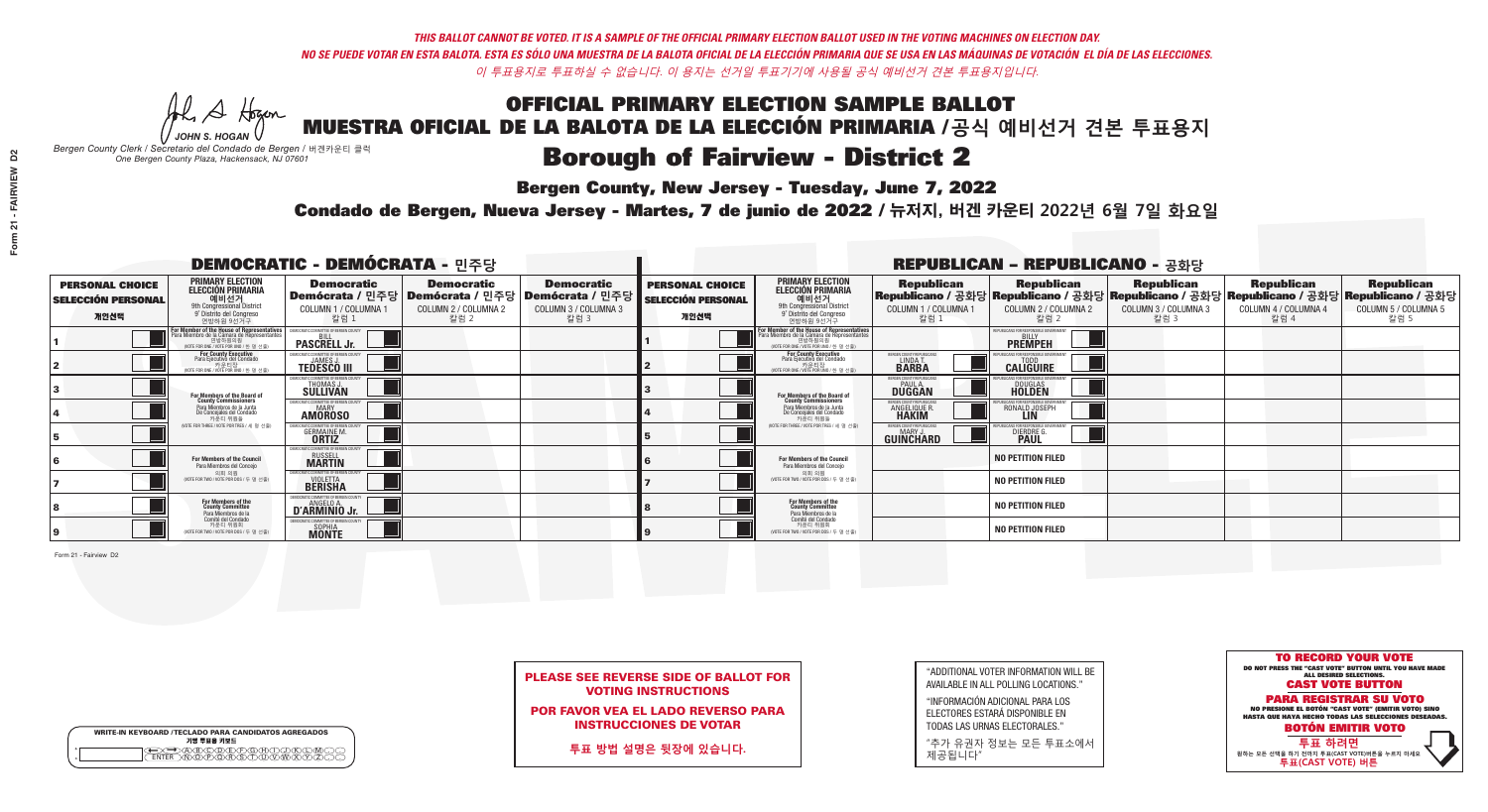A Hogen *JOHN S. HOGAN*

| <b>WRITE-IN KEYBOARD /TECLADO PARA CANDIDATOS AGREGADOS</b><br>기명 투표용 키보드 |  |
|---------------------------------------------------------------------------|--|
| o<br>o                                                                    |  |

# **Borough of Fairview - District 3**

**Bergen County, New Jersey - Tuesday, June 7, 2022** 

*Bergen County Clerk / Secretario del Condado de Bergen /* 버겐카운티 클럭 *One Bergen County Plaza, Hackensack, NJ 07601*



PLEASE SEE REVERSE SIDE OF BALLOT FOR VOTING INSTRUCTIONS

POR FAVOR VEA EL LADO REVERSO PARA INSTRUCCIONES DE VOTAR

**투표 방법 설명은 뒷장에 있습니다.**

"ADDITIONAL VOTER INFORMATION WILL BE AVAILABLE IN ALL POLLING LOCATIONS."

"INFORMACIÓN ADICIONAL PARA LOS ELECTORES ESTARÁ DISPONIBLE EN TODAS LAS URNAS ELECTORALES."

"추가 유권자 정보는 모든 투표소에서 제공됩니다"

Condado de Bergen, Nueva Jersey - Martes, 7 de junio de 2022 / 뉴저지, 버겐 카운티 2022년 6월 7일 화요일 *One Bergen County Plaza, Hackensack, NJ 07601*

|                                                             |                                                                                                                                               | <b>DEMOCRATIC - DEMÓCRATA - 민주당</b>                                                                    |                                                   |                                                   |                                                             |                                                                                                                                                         |                                                                     | <b>REPUBLICAN - REPUBLICANO - 공화당</b>                                                                                                          |                                                   |                                                   |                                                   |
|-------------------------------------------------------------|-----------------------------------------------------------------------------------------------------------------------------------------------|--------------------------------------------------------------------------------------------------------|---------------------------------------------------|---------------------------------------------------|-------------------------------------------------------------|---------------------------------------------------------------------------------------------------------------------------------------------------------|---------------------------------------------------------------------|------------------------------------------------------------------------------------------------------------------------------------------------|---------------------------------------------------|---------------------------------------------------|---------------------------------------------------|
| <b>PERSONAL CHOICE</b><br><b>SELECCIÓN PERSONAL</b><br>개인선택 | <b>PRIMARY ELECTION</b><br><b>ELECCIÓN PRIMARIA</b><br>예비선거<br><sup>9th</sup> Congressional District<br>9° Distrito del Congreso<br>연방하원 9선거구 | <b>Democratic</b><br>│Demócrata / 민주당│Demócrata / 민주당│Demócrata / 민주당┃<br>COLUMN 1 / COLUMNA 1<br>칼럼 1 | <b>Democratic</b><br>COLUMN 2 / COLUMNA 2<br>칼럼 2 | <b>Democratic</b><br>COLUMN 3 / COLUMNA 3<br>칼럼 3 | <b>PERSONAL CHOICE</b><br><b>SELECCIÓN PERSONAL</b><br>개인선택 | <b>PRIMARY ELECTION</b><br>ELECCIÓN PRIMARIA<br>9th Congressional District<br>9° Distrito del Congreso<br>연방하원 9선거구                                     | <b>Republican</b><br>COLUMN 1 / COLUMNA 1<br>칼럼                     | <b>Republican</b><br>Republicano / 공화당 Republicano / 공화당 Republicano / 공화당 Republicano / 공화당 Republicano / 공화당<br>COLUMN 2 / COLUMNA 2<br>칼럼 2 | <b>Republican</b><br>COLUMN 3 / COLUMNA 3<br>칼럼 3 | <b>Republican</b><br>COLUMN 4 / COLUMNA 4<br>칼럼 4 | <b>Republican</b><br>COLUMN 5 / COLUMNA 5<br>칼럼 5 |
|                                                             | F <b>or Member of the House of Representatives</b><br>Para Miembro de la Cámara de Representantes                                             | <b>PASCRELL Jr.</b>                                                                                    |                                                   |                                                   |                                                             | For Member of the House of Representatives<br>Para Miembro de la Cámara de Representantes<br>연방하원의원<br>연방하원의원<br>(WOTE FOR ONE / VOTE POR UNO / 한 명 선출) |                                                                     | <b>PREMPEH</b>                                                                                                                                 |                                                   |                                                   |                                                   |
|                                                             | For County Executive<br>Para Ejecutivo del Condado<br>가운티장<br>(VOTE FOR ONE / VOTE POR UNO / 한 명 선출)                                          | <b>TEDESCO III</b>                                                                                     |                                                   |                                                   |                                                             | For County Executive<br>Para Ejecutivo del Condado<br>카운티장<br>(VOTE FOR ONE / VOTE POR UNO / 한 명 선출                                                     | ERGEN COUNTY REPUBLICA<br>LINDA T.<br><b>BARBA</b>                  | <b>CALIGUIRE</b>                                                                                                                               |                                                   |                                                   |                                                   |
|                                                             | <b>For Members of the Board of<br/>County Commissioners</b>                                                                                   | MOCRATIC COMMITTEE OF BERGEN COUNT<br>THOMAS J.                                                        |                                                   |                                                   |                                                             | For Members of the Board of<br>County Commissioners                                                                                                     | <b>ERGEN COUNTY REPUBLICAN</b><br><b>DUGGAN</b>                     | <b>DOUGLAS</b>                                                                                                                                 |                                                   |                                                   |                                                   |
|                                                             | Para Miembros de la Junta<br>De Concejales del Condado<br>카우티 위원들                                                                             | MOCRATIC COMMITTEE OF BERGEN COUNTY<br><b>MARY</b><br><b>AMOROSO</b>                                   |                                                   |                                                   |                                                             | Para Miembros de la Junta<br>De Concejales del Condado<br>카우티 위원들                                                                                       | <b>FRGEN COUNTY REPUBLICA</b><br><b>ANGELIQUE F</b><br><b>HAKIM</b> | RONALD JOSEPH                                                                                                                                  |                                                   |                                                   |                                                   |
|                                                             | NOTE FOR THREE / VOTE POR TRES / 세 명 선출)                                                                                                      | <b>GERMAINE M.</b>                                                                                     |                                                   |                                                   |                                                             | NOTE FOR THREE / VOTE POR TRES / 세 명 선출)                                                                                                                | ERGEN COUNTY REPUBLICANS<br>MARY J<br>GUINCHARD                     | <b>DIERDRE</b> G                                                                                                                               |                                                   |                                                   |                                                   |
|                                                             | <b>For Members of the Council</b><br>Para Miembros del Conceio                                                                                | MOCRATIC COMMITTEE OF BERGEN COUNTY<br><b>RUSSELL</b><br><b>MARTIN</b>                                 |                                                   |                                                   |                                                             | <b>For Members of the Council</b><br>Para Miembros del Conceio                                                                                          |                                                                     | <b>NO PETITION FILED</b>                                                                                                                       |                                                   |                                                   |                                                   |
|                                                             | 의회 의원<br>(VOTE FOR TWO / VOTE POR DOS / 두 명 선출)                                                                                               | MOCRATIC COMMITTEE OF BERGEN COUNTY<br><b>BERISHA</b>                                                  |                                                   |                                                   |                                                             | 의회 의원<br>NOTE FOR TWO / VOTE POR DOS / 두 명 선출)                                                                                                          |                                                                     | <b>NO PETITION FILED</b>                                                                                                                       |                                                   |                                                   |                                                   |
|                                                             | For Members of the<br>County Committee<br>Para Miembros de la                                                                                 | MOCRATIC COMMITTEE OF BERGEN COUN<br><b>CANDELMO</b>                                                   |                                                   |                                                   |                                                             | For Members of the<br>County Committee<br>Para Miembros de la<br>Comité del Condado                                                                     |                                                                     | <b>NO PETITION FILED</b>                                                                                                                       |                                                   |                                                   |                                                   |
|                                                             | Comité del Condado<br>카운티 위원회<br>NOTE FOR TWO / VOTE POR DOS / 두 명 선출)                                                                        | FMOCRATIC COMMITTEE OF BERGEN CO<br><b>FLORENCIA IRMA</b>                                              |                                                   |                                                   |                                                             | 카운티 위원회<br>(VOTE FOR TWO / VOTE POR DOS / 두 명 선출)                                                                                                       |                                                                     | <b>NO PETITION FILED</b>                                                                                                                       |                                                   |                                                   |                                                   |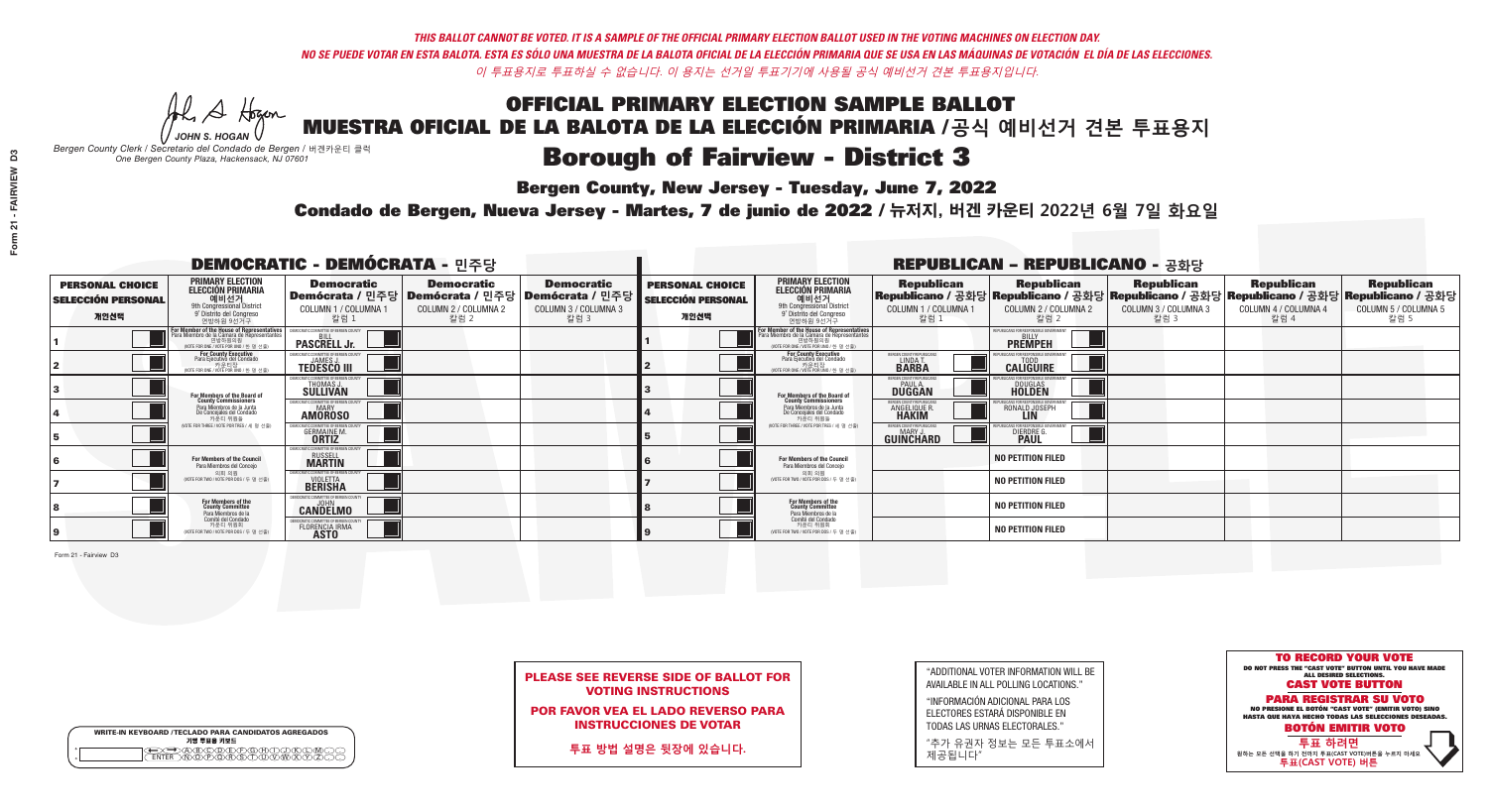A Hogen *JOHN S. HOGAN*

|              | <b>WRITE-IN KEYBOARD /TECLADO PARA CANDIDATOS AGREGADOS</b><br>기명 투표용 키보드 |
|--------------|---------------------------------------------------------------------------|
| 0<br>$\circ$ | )®©®®®®®<br>b®®®®®©®®                                                     |

## **Borough of Fairview - District 4**

**Bergen County, New Jersey - Tuesday, June 7, 2022** 

*Bergen County Clerk / Secretario del Condado de Bergen /* 버겐카운티 클럭 *One Bergen County Plaza, Hackensack, NJ 07601*



PLEASE SEE REVERSE SIDE OF BALLOT FOR VOTING INSTRUCTIONS

POR FAVOR VEA EL LADO REVERSO PARA INSTRUCCIONES DE VOTAR

**투표 방법 설명은 뒷장에 있습니다.**

| "ADDITIONAL VOTER INFORMATION WILL BE |
|---------------------------------------|
| AVAILABLE IN ALL POLLING LOCATIONS."  |

"INFORMACIÓN ADICIONAL PARA LOS ELECTORES ESTARÁ DISPONIBLE EN TODAS LAS URNAS ELECTORALES."

"추가 유권자 정보는 모든 투표소에서 제공됩니다"

Condado de Bergen, Nueva Jersey - Martes, 7 de junio de 2022 / 뉴저지, 버겐 카운티 2022년 6월 7일 화요일 *One Bergen County Plaza, Hackensack, NJ 07601*

|                                                             |                                                                                                                                               | <b>DEMOCRATIC - DEMÓCRATA - 민주당</b>                               |                                                   |                                                                                                        |                                                             |                                                                                                                                               |                                                               | <b>REPUBLICAN - REPUBLICANO - 공화당</b>                                                                                                          |                                            |                                                   |                                                   |
|-------------------------------------------------------------|-----------------------------------------------------------------------------------------------------------------------------------------------|-------------------------------------------------------------------|---------------------------------------------------|--------------------------------------------------------------------------------------------------------|-------------------------------------------------------------|-----------------------------------------------------------------------------------------------------------------------------------------------|---------------------------------------------------------------|------------------------------------------------------------------------------------------------------------------------------------------------|--------------------------------------------|---------------------------------------------------|---------------------------------------------------|
| <b>PERSONAL CHOICE</b><br><b>SELECCIÓN PERSONAL</b><br>개인선택 | <b>PRIMARY ELECTION</b><br><b>ELECCIÓN PRIMARIA</b><br>예비선거<br><sup>9th</sup> Congressional District<br>9° Distrito del Congreso<br>연방하원 9선거구 | <b>Democratic</b><br>COLUMN 1 / COLUMNA 1<br>칼럼 :                 | <b>Democratic</b><br>COLUMN 2 / COLUMNA 2<br>칼럼 2 | <b>Democratic</b><br>│Demócrata / 민주당│Demócrata / 민주당│Demócrata / 민주당┃<br>COLUMN 3 / COLUMNA 3<br>칼럼 3 | <b>PERSONAL CHOICE</b><br><b>SELECCIÓN PERSONAL</b><br>개인선택 | <b>PRIMARY ELECTION</b><br>ELECCIÓN PRIMARIA<br>예비선거<br>9th Congressional District<br>9° Distrito del Congreso<br>연방하원 9선거구                   | <b>Republican</b><br>COLUMN 1 / COLUMNA 1<br>칼럼               | <b>Republican</b><br>Republicano / 공화당 Republicano / 공화당 Republicano / 공화당 Republicano / 공화당 Republicano / 공화당<br>COLUMN 2 / COLUMNA 2<br>칼럼 2 | Republican<br>COLUMN 3 / COLUMNA 3<br>칼럼 3 | <b>Republican</b><br>COLUMN 4 / COLUMNA 4<br>칼럼 4 | <b>Republican</b><br>COLUMN 5 / COLUMNA 5<br>칼럼 5 |
|                                                             | or Member of the House of Representatives<br>ara Miembro de la Cámara de Representantes<br>연방하원의원<br>(VOTE FOR ONE / VOTE POR UNO / 한 명 선출)   | <b>PASCRELL Jr.</b>                                               |                                                   |                                                                                                        |                                                             | For Member of the House of Representatives<br>Para Miembro de la Cámara de Representantes<br>연방하원의원<br>(VOTE FOR ONE / VOTE POR UNO / 한 명 선출) |                                                               | PUBLICANS FOR RESPONSIBLE GOVER<br><b>PREMPEH</b>                                                                                              |                                            |                                                   |                                                   |
|                                                             | <b>For County Executive</b><br>Para Ejecutivo del Condado<br>가운티장<br>(VOTE FOR ONE / VOTE POR UNO / 한 명 선출)                                   | DEMOCRATIC COMMITTEE OF BERGEN COUNTY<br><b>TEDESCO III</b>       |                                                   |                                                                                                        |                                                             | For County Executive<br>Para Ejecutivo del Condado<br>. 카운티장<br>(VOTE FOR ONE / VOTE POR UNO / 한 명 선출)                                        | ERGEN COUNTY REPUBLICAN<br><b>I INDA T</b><br><b>BARBA</b>    | <b>CALIGUIRE</b>                                                                                                                               |                                            |                                                   |                                                   |
|                                                             | <b>For Members of the Board of<br/>County Commissioners</b>                                                                                   | <b><i>AOCRATIC COMMITTEE OF BERGEN COUNTY</i></b><br>THOMAS J.    |                                                   |                                                                                                        |                                                             | For Members of the Board of<br>County Commissioners                                                                                           | ERGEN COUNTY REPUBLICAN<br><b>PAUL A.</b><br><b>DUGGAN</b>    | <b>DOUGLAS</b>                                                                                                                                 |                                            |                                                   |                                                   |
|                                                             | Para Miembros de la Junta<br>De Concejales del Condado<br>카우티 위원들                                                                             | RATIC COMMITTEE OF BERGEN COUNT<br><b>MARY</b><br><b>AMOROSO</b>  |                                                   |                                                                                                        |                                                             | Para Miembros de la Junta<br>De Concejales del Condado<br>카운티 위원들                                                                             | FRGEN COUNTY REPUBLICAN<br><b>ANGELIQUE F</b><br><b>HAKIM</b> | RONALD JOSEPH                                                                                                                                  |                                            |                                                   |                                                   |
|                                                             | NOTE FOR THREE / VOTE POR TRES / 세 명 선출)                                                                                                      | AATIC COMMITTEE OF BERGEN CI<br><b>GERMAINE M.</b>                |                                                   |                                                                                                        |                                                             | (VOTE FOR THREE / VOTE POR TRES / 세 명 선출)                                                                                                     | ERGEN COUNTY REPUBLICANS<br>MARY J<br>GUINCHARD               | DIERDRE G                                                                                                                                      |                                            |                                                   |                                                   |
|                                                             | For Members of the Council<br>Para Miembros del Conceio                                                                                       | MOCRATIC COMMITTEE OF BERGEN C<br><b>RUSSELL</b><br><b>MARTIN</b> |                                                   |                                                                                                        |                                                             | For Members of the Council<br>Para Miembros del Conceio                                                                                       |                                                               | <b>NO PETITION FILED</b>                                                                                                                       |                                            |                                                   |                                                   |
|                                                             | 의회 의원<br>(VOTE FOR TWO / VOTE POR DOS / 두 명 선출)                                                                                               | MOCRATIC COMMITTEE OF BERGEN COUNT<br><b>BERISHA</b>              |                                                   |                                                                                                        |                                                             | 의회 의원<br>(VOTE FOR TWO / VOTE POR DOS / 두 명 선출)                                                                                               |                                                               | <b>NO PETITION FILED</b>                                                                                                                       |                                            |                                                   |                                                   |
|                                                             | For Members of the<br>County Committee<br>Para Miembros de la                                                                                 | <b>BERISHA</b>                                                    |                                                   |                                                                                                        |                                                             | For Members of the<br>County Committee<br>Para Miembros de la<br>Comité del Condado                                                           |                                                               | PUBLICANS FOR RESPONSIBLE G(<br>DOMENICO E.<br><b>ROVEDA</b>                                                                                   |                                            |                                                   |                                                   |
|                                                             | Comité del Condado<br>카운티 위원회<br>(VOTE FOR TWO / VOTE POR DOS / 두 명 선출)                                                                       | <b>GONZALEZ</b>                                                   |                                                   |                                                                                                        |                                                             | 카운티 위원회<br>NOTE FOR TWO / VOTE POR DOS / 두 명 선출)                                                                                              |                                                               | <b>GERARDETTE</b>                                                                                                                              |                                            |                                                   |                                                   |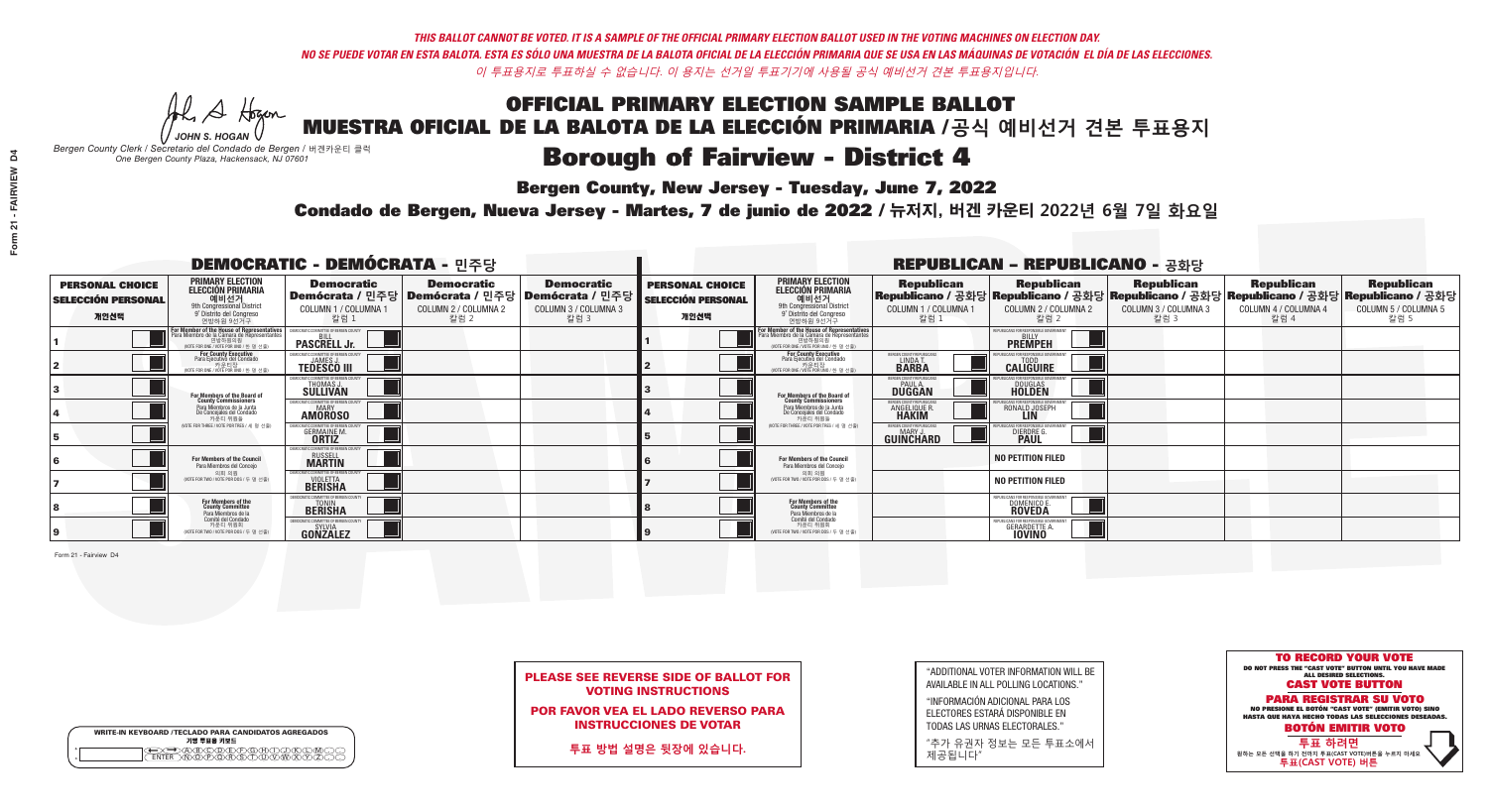A Hogen *JOHN S. HOGAN*

|              | <b>WRITE-IN KEYBOARD /TECLADO PARA CANDIDATOS AGREGADOS</b><br>기명 투표용 키보드 |
|--------------|---------------------------------------------------------------------------|
| 0<br>$\circ$ | )®©®®®®®<br>b®®®®®©®®                                                     |

# **Borough of Fairview - District 5**

**Bergen County, New Jersey - Tuesday, June 7, 2022** 

*Bergen County Clerk / Secretario del Condado de Bergen /* 버겐카운티 클럭 *One Bergen County Plaza, Hackensack, NJ 07601*



PLEASE SEE REVERSE SIDE OF BALLOT FOR VOTING INSTRUCTIONS

POR FAVOR VEA EL LADO REVERSO PARA INSTRUCCIONES DE VOTAR

**투표 방법 설명은 뒷장에 있습니다.**

| "ADDITIONAL VOTER INFORMATION WILL BE |
|---------------------------------------|
| AVAILABLE IN ALL POLLING LOCATIONS."  |

"INFORMACIÓN ADICIONAL PARA LOS ELECTORES ESTARÁ DISPONIBLE EN TODAS LAS URNAS ELECTORALES."

"추가 유권자 정보는 모든 투표소에서 제공됩니다"

Condado de Bergen, Nueva Jersey - Martes, 7 de junio de 2022 / 뉴저지, 버겐 카운티 2022년 6월 7일 화요일 *One Bergen County Plaza, Hackensack, NJ 07601*

| <b>DEMOCRATIC - DEMÓCRATA - 민주당</b>                         |                                                                                                                                               |                                                                                                        |                                                   |                                                   | <b>REPUBLICAN - REPUBLICANO - 공화당</b>                       |                                                                                                                                                         |                                                                     |                                                                                                                                                |                                                   |                                                   |                                                   |
|-------------------------------------------------------------|-----------------------------------------------------------------------------------------------------------------------------------------------|--------------------------------------------------------------------------------------------------------|---------------------------------------------------|---------------------------------------------------|-------------------------------------------------------------|---------------------------------------------------------------------------------------------------------------------------------------------------------|---------------------------------------------------------------------|------------------------------------------------------------------------------------------------------------------------------------------------|---------------------------------------------------|---------------------------------------------------|---------------------------------------------------|
| <b>PERSONAL CHOICE</b><br><b>SELECCIÓN PERSONAL</b><br>개인선택 | <b>PRIMARY ELECTION</b><br><b>ELECCIÓN PRIMARIA</b><br>예비선거<br><sup>9th</sup> Congressional District<br>9° Distrito del Congreso<br>연방하원 9선거구 | <b>Democratic</b><br>│Demócrata / 민주당│Demócrata / 민주당│Demócrata / 민주당┃<br>COLUMN 1 / COLUMNA 1<br>칼럼 1 | <b>Democratic</b><br>COLUMN 2 / COLUMNA 2<br>칼럼 2 | <b>Democratic</b><br>COLUMN 3 / COLUMNA 3<br>칼럼 3 | <b>PERSONAL CHOICE</b><br><b>SELECCIÓN PERSONAL</b><br>개인선택 | <b>PRIMARY ELECTION</b><br>ELECCIÓN PRIMARIA<br>9th Congressional District<br>9° Distrito del Congreso<br>연방하원 9선거구                                     | <b>Republican</b><br>COLUMN 1 / COLUMNA 1<br>칼럼                     | <b>Republican</b><br>Republicano / 공화당 Republicano / 공화당 Republicano / 공화당 Republicano / 공화당 Republicano / 공화당<br>COLUMN 2 / COLUMNA 2<br>칼럼 2 | <b>Republican</b><br>COLUMN 3 / COLUMNA 3<br>칼럼 3 | <b>Republican</b><br>COLUMN 4 / COLUMNA 4<br>칼럼 4 | <b>Republican</b><br>COLUMN 5 / COLUMNA 5<br>칼럼 5 |
|                                                             | F <b>or Member of the House of Representatives</b><br>Para Miembro de la Cámara de Representantes                                             | <b>PASCRELL Jr.</b>                                                                                    |                                                   |                                                   |                                                             | For Member of the House of Representatives<br>Para Miembro de la Cámara de Representantes<br>연방하원의원<br>연방하원의원<br>(WOTE FOR ONE / VOTE POR UNO / 한 명 선출) |                                                                     | <b>PREMPEH</b>                                                                                                                                 |                                                   |                                                   |                                                   |
|                                                             | For County Executive<br>Para Ejecutivo del Condado<br>가운티장<br>(VOTE FOR ONE / VOTE POR UNO / 한 명 선출)                                          | <b>TEDESCO III</b>                                                                                     |                                                   |                                                   |                                                             | For County Executive<br>Para Ejecutivo del Condado<br>카운티장<br>(VOTE FOR ONE / VOTE POR UNO / 한 명 선출                                                     | ERGEN COUNTY REPUBLICA<br>LINDA T.<br><b>BARBA</b>                  | <b>CALIGUIRE</b>                                                                                                                               |                                                   |                                                   |                                                   |
|                                                             | <b>For Members of the Board of<br/>County Commissioners</b>                                                                                   | MOCRATIC COMMITTEE OF BERGEN COUNT<br>THOMAS J.                                                        |                                                   |                                                   |                                                             | For Members of the Board of<br>County Commissioners                                                                                                     | <b>ERGEN COUNTY REPUBLICAN</b><br><b>DUGGAN</b>                     | <b>DOUGLAS</b>                                                                                                                                 |                                                   |                                                   |                                                   |
|                                                             | Para Miembros de la Junta<br>De Concejales del Condado<br>카우티 위원들                                                                             | MOCRATIC COMMITTEE OF BERGEN COUNTY<br><b>MARY</b><br><b>AMOROSO</b>                                   |                                                   |                                                   |                                                             | Para Miembros de la Junta<br>De Concejales del Condado<br>카우티 위원들                                                                                       | <b>FRGEN COUNTY REPUBLICA</b><br><b>ANGELIQUE F</b><br><b>HAKIM</b> | RONALD JOSEPH                                                                                                                                  |                                                   |                                                   |                                                   |
|                                                             | NOTE FOR THREE / VOTE POR TRES / 세 명 선출)                                                                                                      | <b>GERMAINE M.</b>                                                                                     |                                                   |                                                   |                                                             | NOTE FOR THREE / VOTE POR TRES / 세 명 선출)                                                                                                                | ERGEN COUNTY REPUBLICANS<br>MARY J<br>GUINCHARD                     | <b>DIERDRE</b> G                                                                                                                               |                                                   |                                                   |                                                   |
|                                                             | <b>For Members of the Council</b><br>Para Miembros del Conceio                                                                                | MOCRATIC COMMITTEE OF BERGEN COUNTY<br><b>RUSSELL</b><br><b>MARTIN</b>                                 |                                                   |                                                   |                                                             | <b>For Members of the Council</b><br>Para Miembros del Conceio                                                                                          |                                                                     | <b>NO PETITION FILED</b>                                                                                                                       |                                                   |                                                   |                                                   |
|                                                             | 의회 의원<br>(VOTE FOR TWO / VOTE POR DOS / 두 명 선출)                                                                                               | MOCRATIC COMMITTEE OF BERGEN COUNTY<br><b>BERISHA</b>                                                  |                                                   |                                                   |                                                             | 의회 의원<br>NOTE FOR TWO / VOTE POR DOS / 두 명 선출)                                                                                                          |                                                                     | <b>NO PETITION FILED</b>                                                                                                                       |                                                   |                                                   |                                                   |
|                                                             | For Members of the<br>County Committee<br>Para Miembros de la                                                                                 | <b>BUSSANICH</b>                                                                                       |                                                   |                                                   |                                                             | For Members of the<br>County Committee<br>Para Miembros de la<br>Comité del Condado                                                                     |                                                                     | <b>NO PETITION FILED</b>                                                                                                                       |                                                   |                                                   |                                                   |
|                                                             | Comité del Condado<br>카운티 위원회<br>(VOTE FOR TWO / VOTE POR DOS / 두 명 선출)                                                                       | EMOCRATIC COMMITTEE OF REBGEN COUNT<br><b>BERISHA</b>                                                  |                                                   |                                                   |                                                             | 카운티 위원회<br>(VOTE FOR TWO / VOTE POR DOS / 두 명 선출)                                                                                                       |                                                                     | <b>NO PETITION FILED</b>                                                                                                                       |                                                   |                                                   |                                                   |